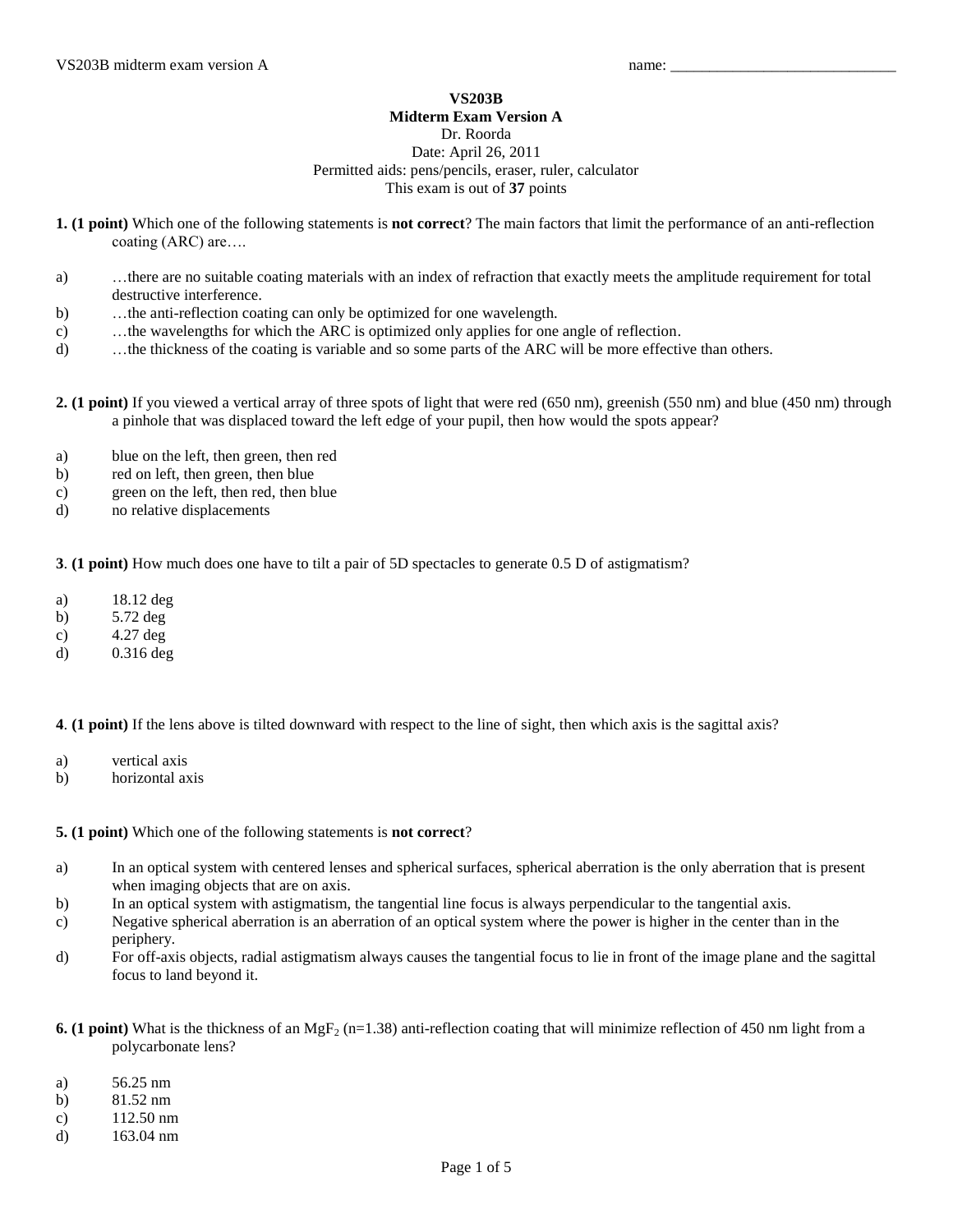VS203B midterm exam version A name:

- **7. (1 point)** If you added a polycarbonate lens (refractive efficiency of 30.0) to a 10D plastic lens (refractive efficiency of 58) to make it an achromatic lens, then what would the resultant power of the achromat be?
- a) 19.33 D
- b) 4.83 D
- c) -5.17D
- d) -9.33D
- **8. (1 point)** If the separation between two slits on an aperture is 0.5 mm, then how far away would you have to place a screen to get the separation between the peaks in the interference pattern for 532 nm light to be exactly 1 cm?
- a) 0.053 m
- b) 0.106 m
- c) 9.40 m
- d) 18.80 m

**9. (5 points total)** Two mutually coherent light waves traveling in glass  $(n=1.5)$  each have a frequency of 5 x  $10^{14}$  Hz. The second wave is 45 degrees out of phase with respect to the first wave.

**a) (3 points)** Write the two wave equations (make sure your units are in radians):

 $E_1 = A \sin (\underbrace{\qquad \qquad}_{\qquad \qquad} x - \underbrace{\qquad \qquad}_{\qquad \qquad} x - \underbrace{\qquad \qquad}_{\qquad \qquad} t + \underbrace{\qquad \qquad}_{\qquad \qquad \qquad} y + \underbrace{\qquad \qquad}_{\qquad \qquad \qquad} y + \underbrace{\qquad \qquad}_{\qquad \qquad \qquad} y + \underbrace{\qquad \qquad}_{\qquad \qquad \qquad} y + \underbrace{\qquad \qquad}_{\qquad \qquad \qquad} y + \underbrace{\qquad \qquad}_{\qquad \qquad \qquad} y + \underbrace{\qquad \qquad}_{\qquad \qquad \qquad} y + \under$  $E_2 = A \sin (\underbrace{\qquad \qquad}_{\qquad \qquad} x - \underbrace{\qquad \qquad}_{\qquad \qquad} x + \underbrace{\qquad \qquad}_{\qquad \qquad} t + \underbrace{\qquad \qquad}_{\qquad \qquad \qquad} y + \underbrace{\qquad \qquad}_{\qquad \qquad \qquad} y + \underbrace{\qquad \qquad}_{\qquad \qquad \qquad} y + \underbrace{\qquad \qquad}_{\qquad \qquad \qquad y + \frac{1}{2}}$ 

**b)** (2 points) If the two waves have the same amplitudes and a combined intensity of 16 (arbitrary units) then what is the amplitude?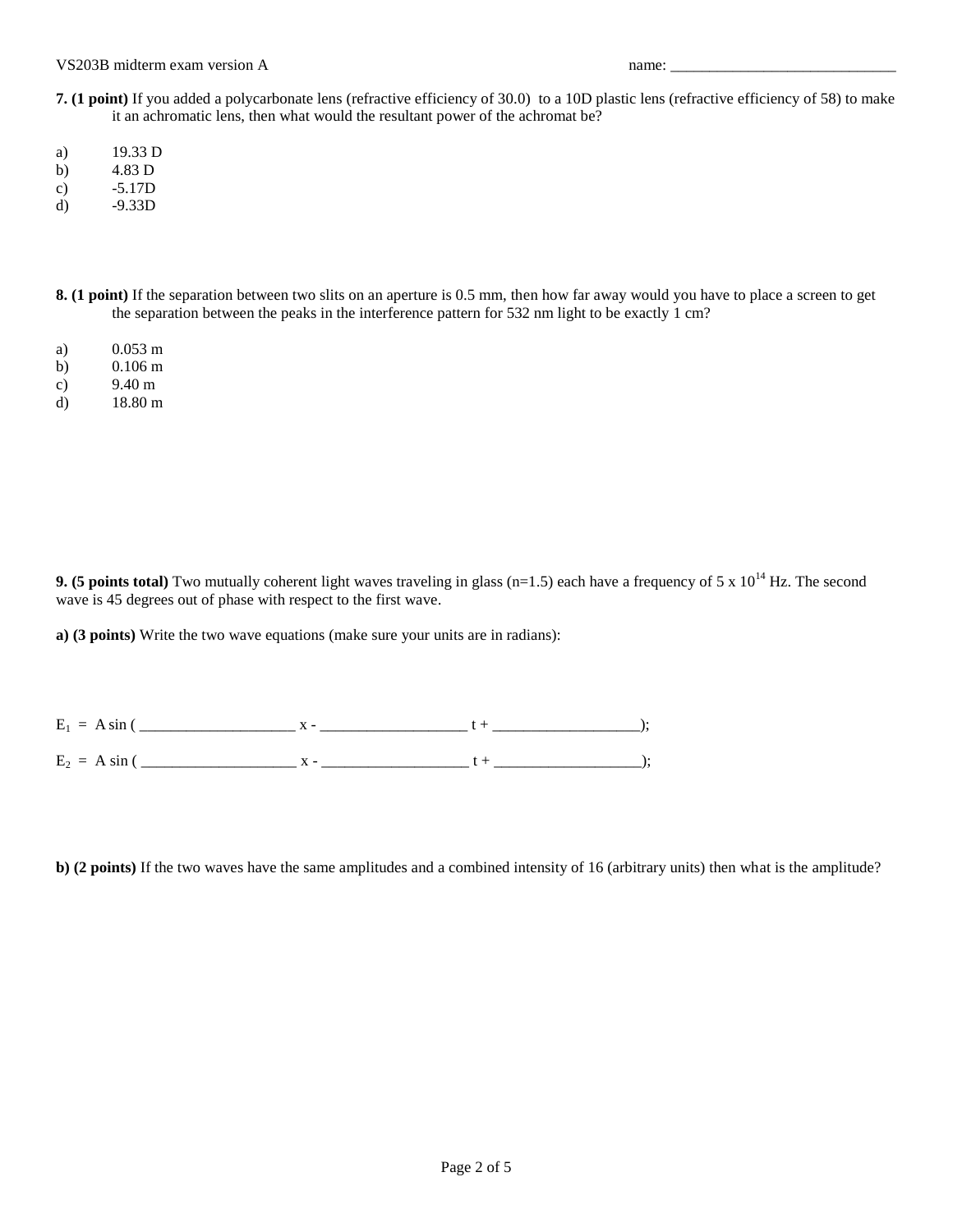## VS203B midterm exam version A name:

**10. (13 points total)** You are trying to make an anti-reflection coating on a plastic lens (n=1.67) for 550 nm using magnesium fluoride (n = 1.38), but you accidentally make the thickness generate *constructive* rather than destructive interference (ie the two reflected waves are in phase, rather than 180 deg out of phase.

- a) **(2 points)** What thickness did you make the coating?
- b) **(4 points)** What is the percentage of reflected intensity of the surface for 550 nm light?

c) **(6 points)** Compute the percentage of reflected intensity for 400 and 700 and plot them on the chart below?

d) **(1 point)** On the same chart, plot the reflectance of the plastic lens without the coating (assume the index of refraction is the same for all wavelengths)

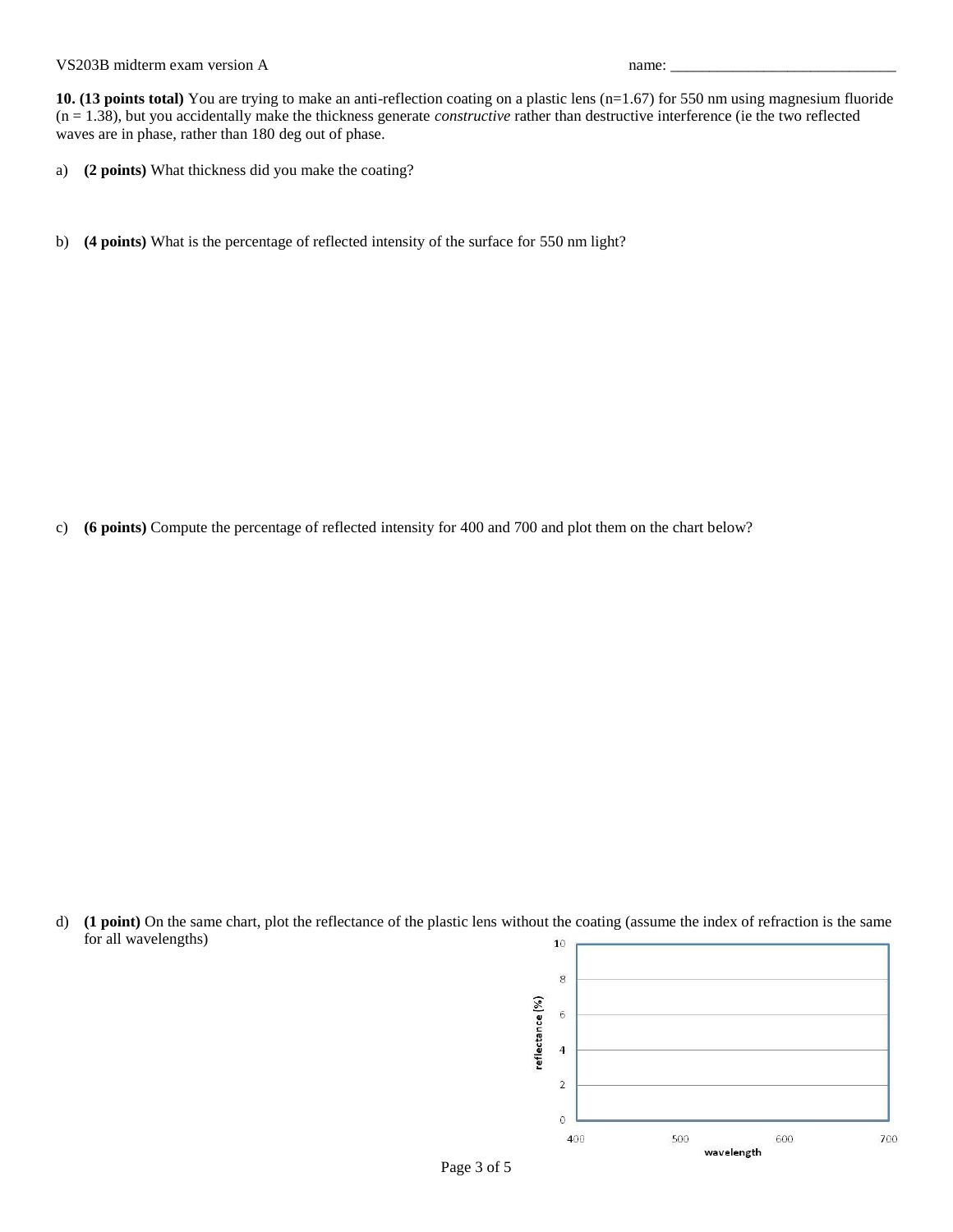## VS203B midterm exam version A name:

**11. (7 points total)** The following table shows data on the indices of refraction with wavelength of a plastic material. A block of this plastic is molded into a simple reduced model eye, which has a radius of curvature of its single refracting surface of 5.5 mm.

| Line   | wavelength, $\lambda$ | index, n |
|--------|-----------------------|----------|
| C-line | 656 nm                | 1.55     |
| D-line | 589 nm                | -60      |
| F-line | 486 nm                |          |



a) **(3 points)** What is the power of the reduced eye for the…

C-line? \_\_\_\_\_\_\_\_\_\_\_\_\_\_\_

D-line? \_\_\_\_\_\_\_\_\_\_\_\_\_\_\_

F-line? \_\_\_\_\_\_\_\_\_\_\_\_\_\_\_

b) **(1 point)** If the eye is emmetropic for the D-line, then what is its axial length?

c) **(1 point)** What is the chromatic aberration of the reduced eye between the F and the C line in diopters?

d) **(1 point)** Is this positive or negative chromatic aberration?

e) **(1 point)** What is the refractive efficiency of this material?